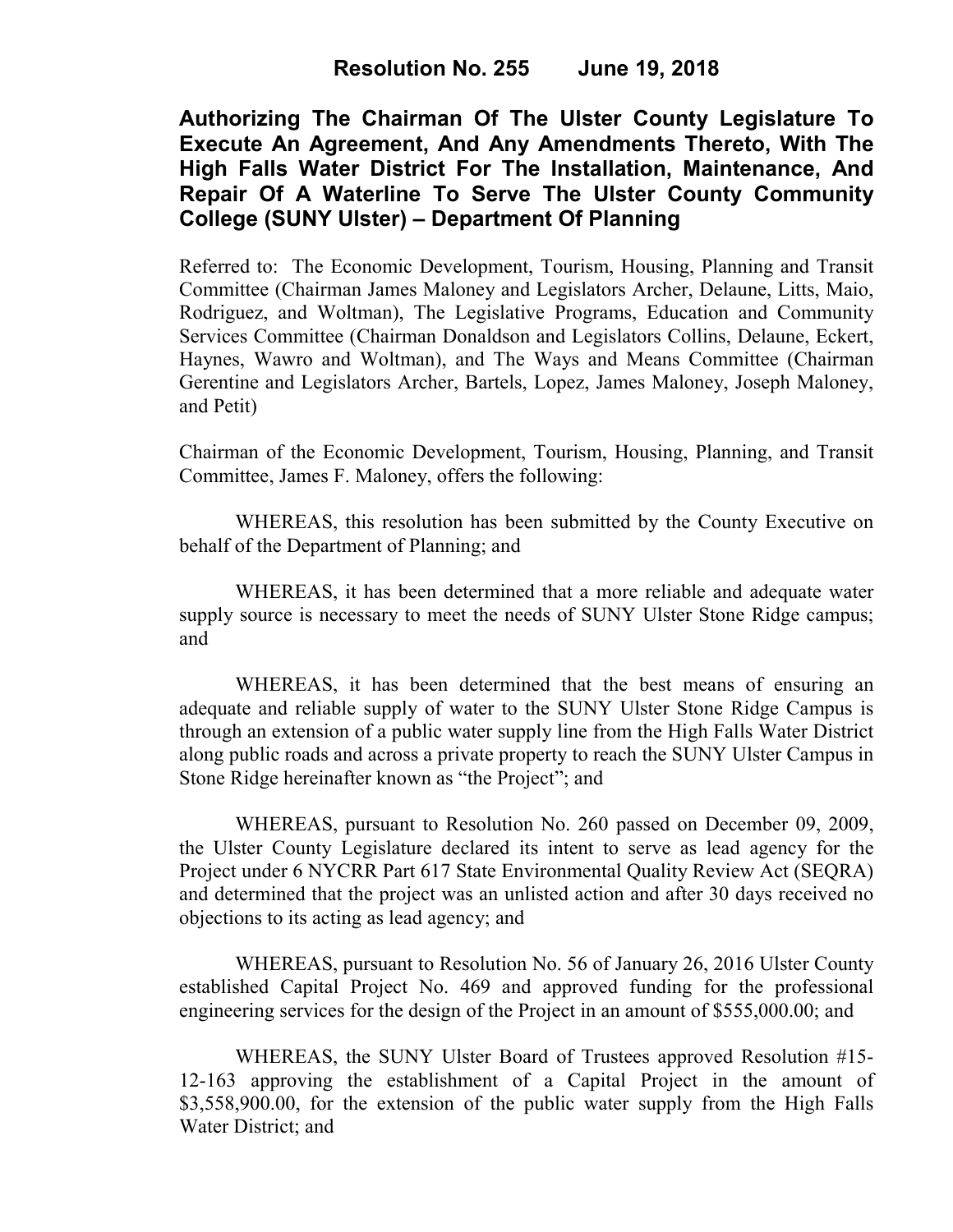# **- Page 2 -**

# **Resolution No. 255 June 19, 2018**

# **Authorizing The Chairman Of The Ulster County Legislature To Execute An Agreement, And Any Amendments Thereto, With The High Falls Water District For The Installation, Maintenance, And Repair Of A Waterline To Serve The Ulster County Community College (SUNY Ulster) – Department Of Planning**

WHEREAS, pursuant to Resolution No. 156 of March 15, 2016 the Ulster County Legislature adopted and issued a Negative Declaration Under 6 NYCRR Part 617 State Environmental Quality Review Act (SEQRA) pertaining to the construction and operation of the Project; and

WHEREAS, this agreement between that County and High Falls Water District will ensure that the Water District will allow installation, maintenance, and repair of the waterline to serve SUNY Ulster in accordance with the terms and conditions allowing the County to complete design, obtain the necessary permits and make the needed decisions on funding for the Project; and

WHEREAS, SUNY Ulster has negotiated an agreement with the High Falls Water District for the purchase of water from the District for which the waterline is necessary to convey water to the College, now, therefore be it;

RESOLVED, that the Chairman of the Ulster County Legislature is hereby authorized to execute an Agreement, and any amendments thereto, with the High Falls Water District for the installation, maintenance, and repair of the waterline to serve Ulster County Community College, as filed with the Clerk of the Legislature, or as modified with the approval of the County Attorney,

and move its adoption.

#### ADOPTED BY THE FOLLOWING VOTE:

AYES: 23 NOES: 0

Passed Committee: Economic Development, Tourism, Housing, Planning and Transit on June 5, 2018

Passed Committee: Legislative Programs, Education and Community Services on June 12, 2018

Passed Committee: Ways and Means on June 12, 2018

FINANCIAL IMPACT: TBD